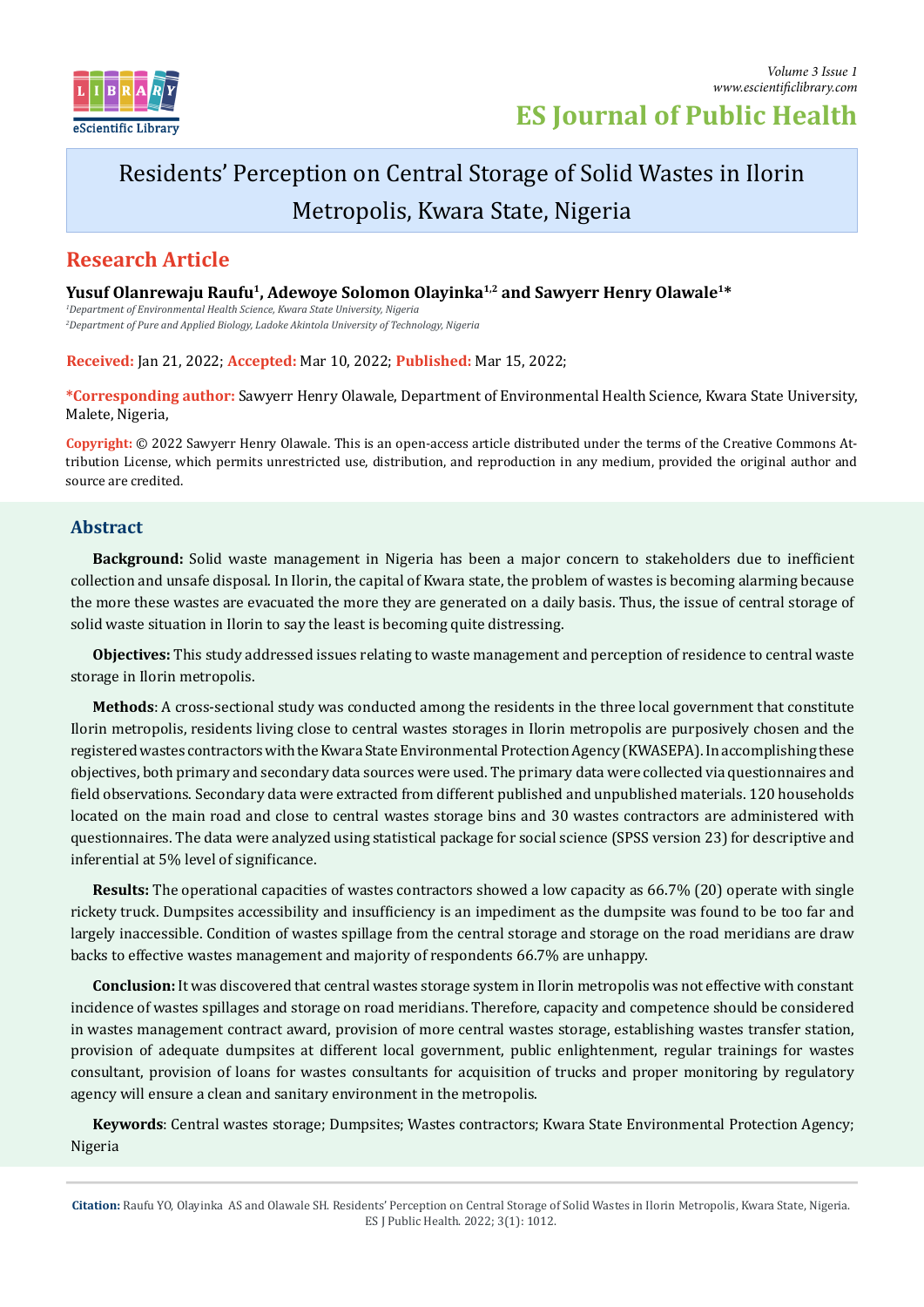### **Introduction**

Wastes are all things we consider unfit, unwanted and discarded due to economic reasons or ignorance of alternative technologies to re-use them [1,2]. According to Adegoke [3], wastes are substances and materials that are disposed of or are required to be disposed of according to the provision of National Law. Wastes are abandoned as useless, yet if incorrectly processed, stored, transported, or dumped, they have the potential to cause death, sickness, or harm to humans or ruin the environment [4]. As a result, garbage is a byproduct of life, and its creation is worldwide. Individual, familial, municipal, industrial, and developmental activities all generate waste [5-12]. Because garbage is created on a regular basis, it is also thrown away indiscriminately in certain locations, with complete disregard for the environment or immediate surroundings, such as land, sewers, or water bodies [13-22]. Organic components are naturally destroyed and returned to the life cycle. The inorganic or nonbiodegradable components, on the other hand, it remains as residues for days or weeks depending on their chemical composition, and some of them become hazardous [23-31]. The problem is exacerbated by the fact that current science and technology contribute to the release of thousands of new consumer items onto the market via discoveries and inventions. As a result, we have problems in protecting the planet's delicate ecosystems [9,10,32]. Waste control and management are treated seriously in modern cultures. Waste is a severe challenge in a developing country like Nigeria due to a lack of awareness of its nature and the skills required to handle it properly. While industrialized nations are expanding their understanding and conscience about minimizing, reusing, and recycling garbage, certain countries, such as Australia and New Zealand, are heading toward zero waste to landfill. With anti-climate change slogans and efforts from concerned environmentalists and civic societies, no-burn technologies are becoming the norm [33,34]. In Nigeria, the typical inhabitant generates 0.43kg of solid garbage every day. Organic waste accounts for 60 to 80 percent of total garbage, with plastics/nylon and scrap metal being the most recyclable elements [35,36]. Waste management has been one of the major urban management challenges in Sub Saharan African countries and Nigeria is no exception. The challenges of management of solid waste which had turned some major cities into ugly sights to behold and resulted in the poor aesthetic appeal of those cities are the result of poor mastering of concepts,

approaches and techniques [37]. Imam *et al*. [38], reported that piles of waste are dumped by the roadside and other open spaces, posing an environmental risk. Ogbonna *et al.* [39], observed that cities are divided into sections for the local contractors. However, inefficiency still thrives due to the lack of coordination by the Government and the lack of expertise on waste management issues by the environmental agencies.

#### **Methods**

#### **Study Area**

The study area is the city of Ilorin which is the largest urban center in Kwara State. It is also the capital of Kwara State. Ilorin city occupies an area of 89km<sup>2</sup> and lies between the latitude 8.1333 and longitude 4.8833 along equator (Figure 1). Ilorin metropolis is composed of three local government areas; Ilorin West, Ilorin East, and Ilorin South. Ilorin city is the commercial and administrative center of the state [40-42]. The population of Ilorin according to 2006 census is 777,667 and this study covers all the three Local Government Councils.



#### **Study Population**

The study population are residents living close to central wastes storage and wastes management contractors working in Ilorin metropolis which is the capital city of Kwara State, Nigeria.

#### **Sampling Techniques**

The sampling technique employed in this study is the purposive sampling technique. Only households identified as located in areas where there are central wastes storages bins and waste management contractors registered with government are selected for the study.

**Citation:** Raufu YO, Olayinka AS and Olawale SH. Residents' Perception on Central Storage of Solid Wastes in Ilorin Metropolis, Kwara State, Nigeria. ES J Public Health. 2022; 3(1): 1012.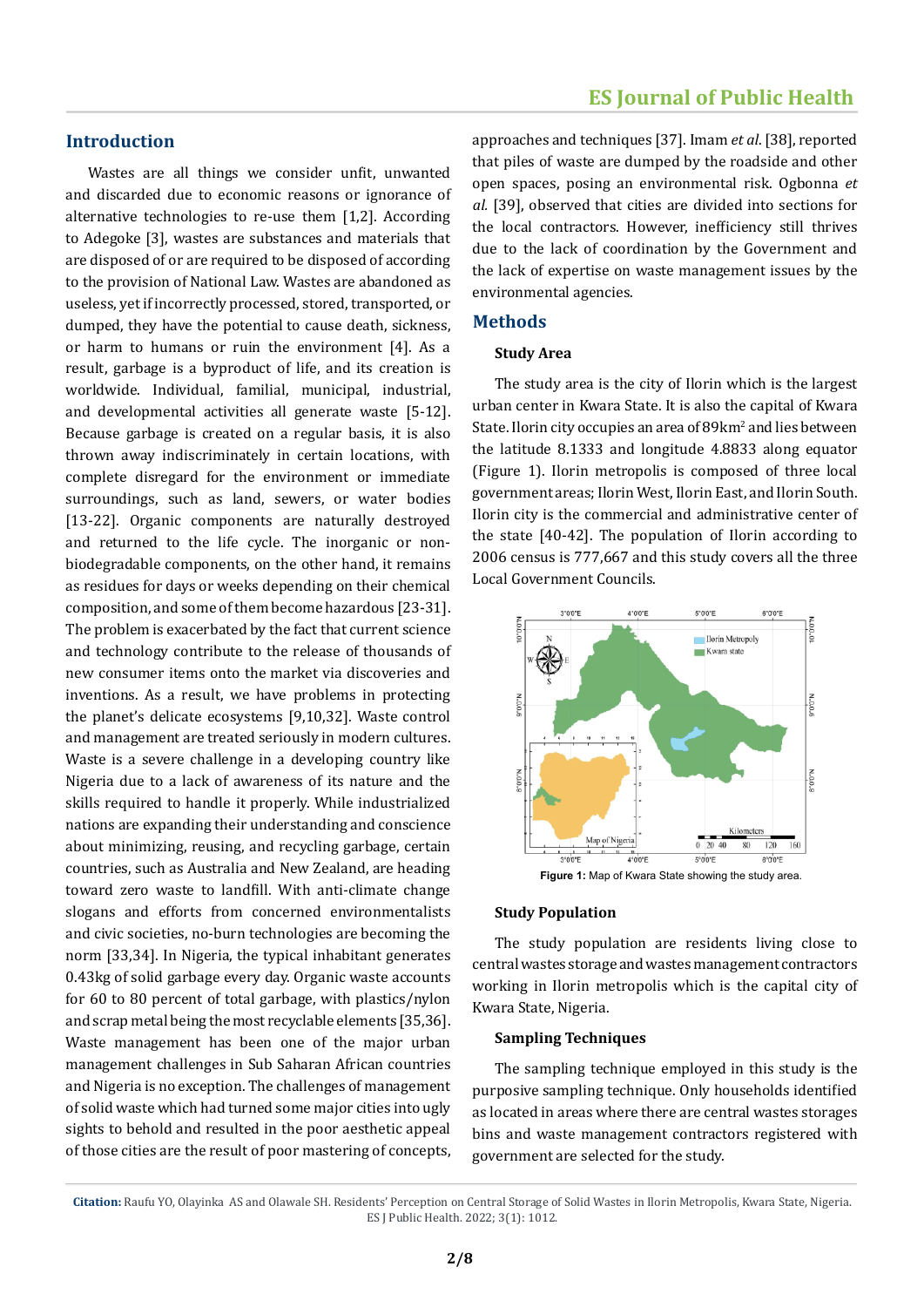## **ES Journal of Public Health**

#### **Data Instrument**

A semi-structured, interviewer administered questionnaires were used to elicit information on the socio-demographics and perception about central wastes storage in the city. The instrument was pre-tested using 12 households at Tanke area from residents along central wastes storage places. Each question was translated into the local languages for those that could not read English, to help the respondents to give true and accurate answers.

#### **Data Analysis**

Data was analyzed using SPSS 23, using descriptive statistic such as mean, frequencies, charts and graphs.

#### **Ethical Approval**

Ethical clearance for this study was obtained from the Kwara State Ministry of Health Ethical Review Committee. Informed consent of participants were sought before taking part in the study.

#### **Results and Discussion**

#### **Socio-Demographic Characteristics of respondents**

Here we present the results of the distribution of residents based on their age, marital status, educational level and tribal status respectively.

The Table 1 above shows results from wastes scavengers' socio-demographic data. Also, Figure 2 is the map of distribution of central wastes bins and number of bins within Ilorin metropolis, this covered three local government areas that made up the metropolis namely Ilorin west, Ilorin south and Ilorin east. The least number of central wastes bin at a place is 1 bin which occur in seven locations while the highest number of bins are 6 central wastes bins which are just two areas. Table (2) above show distribution of residents' types and perception on effectiveness of central wastes storage and disposal. The residents who took part in the study cut across almost all strata of the society from residential, business premises, hospitality industries, and those that produce special wastes like hospitals, pharmacies, and diagnostic centres classified as others. The distribution is such that households constitute that majority with (65) representatives which is equivalent to 54.2% of the total respondents' population size. Business premises and offices are next in terms of population with (27) representatives, constituting 22.5%. The next premise is termed others and this includes all areas that generate special waste and those under this

| Table 1: Demographic Characteristics of the Respondents |  |  |  |
|---------------------------------------------------------|--|--|--|
|---------------------------------------------------------|--|--|--|

| <b>Variables</b>                  | <b>Frequency</b> | Percentages |  |  |
|-----------------------------------|------------------|-------------|--|--|
| <b>Sex</b>                        |                  |             |  |  |
| Male                              | 46               |             |  |  |
| Female                            | 74               | 38.3        |  |  |
|                                   |                  | 61.7        |  |  |
| Age                               |                  |             |  |  |
| 10-20 years                       | 16               |             |  |  |
| 21-30 years                       | 30               | 13.3        |  |  |
| 31-40 years                       | 34               | 25.0        |  |  |
| 41years-above                     | 40               | 28.3        |  |  |
|                                   |                  | 53.4        |  |  |
| <b>Marital status</b>             |                  |             |  |  |
| Single                            | 20               | 16.7        |  |  |
| Married                           | 82               | 68.3        |  |  |
| <b>Divorced</b>                   | 6                | 5.0         |  |  |
| Widow/Widower                     | 12               | 10.0        |  |  |
| <b>Tribe</b>                      |                  |             |  |  |
| Hausa                             | 31               | 25.9        |  |  |
| Yoruba                            | 60               | 50.0        |  |  |
| Igbo                              | 19               | 15.8        |  |  |
| Others                            | 10               | 8.3         |  |  |
|                                   |                  |             |  |  |
| Religion                          |                  |             |  |  |
| Christianity                      | 32               | 26.7        |  |  |
| Islam                             | 86               | 71.7        |  |  |
| <b>Others</b>                     | $\overline{2}$   | 1.6         |  |  |
|                                   |                  |             |  |  |
| <b>Highest level of education</b> |                  |             |  |  |
| No formal                         | 14               | 11.7        |  |  |
| Primary                           | 55               | 45.8        |  |  |
| Secondary                         | 38               | 31.7        |  |  |
| Tertiary                          | 13               | 10.8        |  |  |



**Figure 2:** Map of distribution of central wastes bins and number of bins within Ilorin metropolis

category are the hospital, clinics, pharmacies and diagnostic centres. Finally, others comprise (17) representatives who make up 14.2% of the total population. On the closeness of central storage bins to premises, it was

**Citation:** Raufu YO, Olayinka AS and Olawale SH. Residents' Perception on Central Storage of Solid Wastes in Ilorin Metropolis, Kwara State, Nigeria. ES J Public Health. 2022; 3(1): 1012.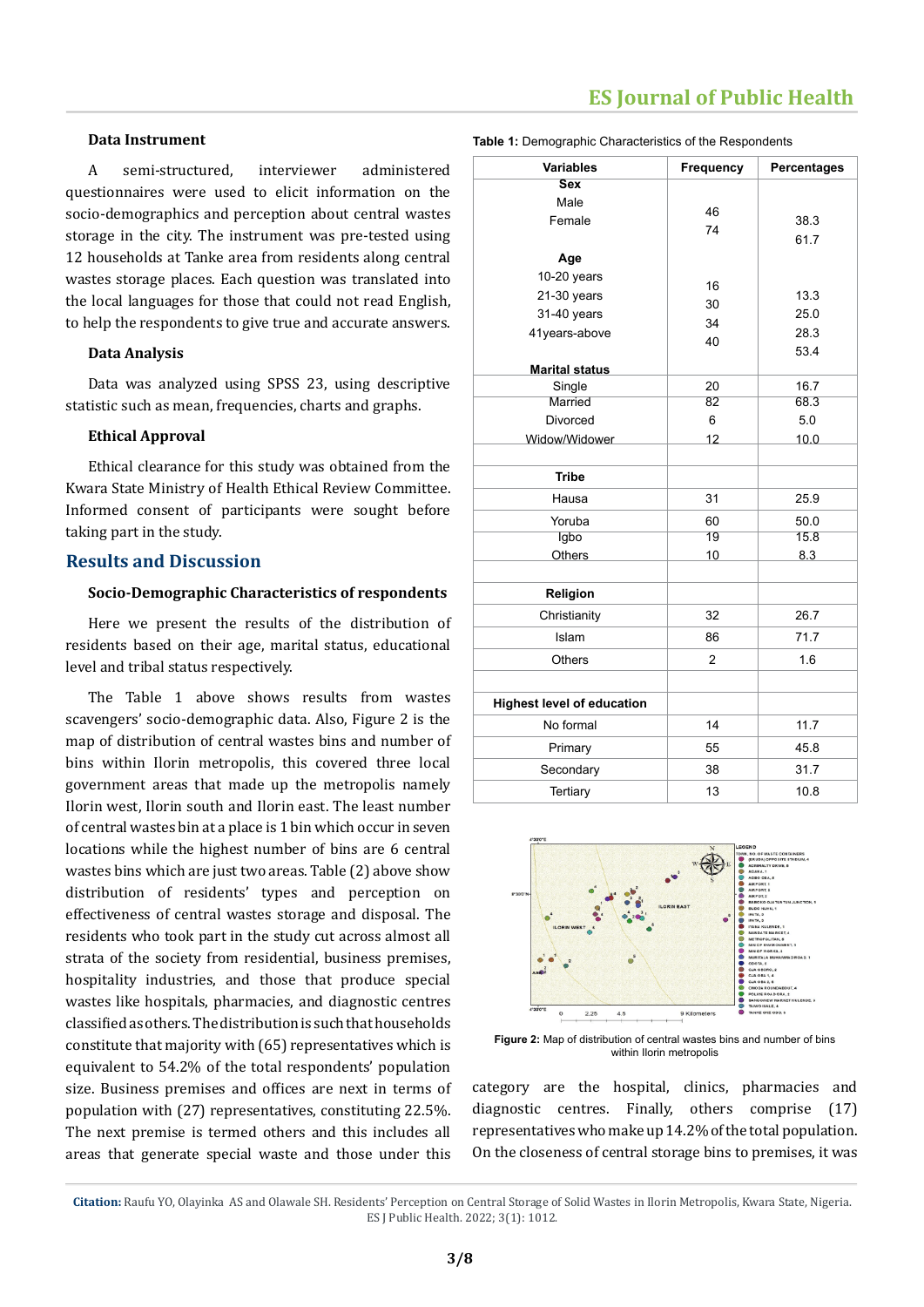| <b>Premises Type</b>             | Frequency | Percentage |  |  |
|----------------------------------|-----------|------------|--|--|
| Household                        | 65        | 54.2       |  |  |
| Hotel/Eatry                      | 11        | 9.2        |  |  |
| <b>Business Premise/Offices</b>  | 27        | 22.5       |  |  |
| Others                           | 17        | 14.2       |  |  |
| Total                            | 120       | 100        |  |  |
| <b>Central Storage Too Close</b> | Frequency | Percentage |  |  |
| Yes                              | 34        | 28.3       |  |  |
| No                               | 86        | 71.7       |  |  |
| Total                            | 120       | 100        |  |  |
| <b>Storage Adequate</b>          | Frequency | Percentage |  |  |
| Yes                              | 18        | 15         |  |  |
| No.                              | 79        | 65.8       |  |  |
| I Am Not Sure                    | 23        | 18.7       |  |  |
| Total                            | 120       | 100        |  |  |

| Table 2: Effectiveness of central wastes storage and Disposal |  |  |  |  |  |  |
|---------------------------------------------------------------|--|--|--|--|--|--|
|---------------------------------------------------------------|--|--|--|--|--|--|



**Figure 3:** Wastes spillage from central wastes storage

revealed that majority of the central storage bins are not located close to premises as 86 of respondents which was 71.77% of respondents stated that the central wastes storage bins are not located too close to their premises while 34 respondents which was 28.3% revealed that the central wastes storage bins are located too close to their residence. On adequacy of the central wastes' storage bins, majority of residents believed the wastes storage bins are not adequate in quantity as 79 of the respondents which was 65.8% of the respondents while 23 which 18.7% are not sure and those that stated that the central wastes storage bins are adequate are just 18 which was 15% of the respondents. Figure 3 is a chart showing occurrence of wastes spillage from central wastes storage bins across the metropolis. Majority of the residents indicated occurrence of wastes spillage in the central waste's storage point near them. The total number of 80 households, which is 66.7%

## **ES Journal of Public Health**

of the respondents, revealed wastes spillages in the central storage in their areas. Those who are not sure of wastes spillages in their areas are 24, constituting 20% of the respondents. The number of respondents said there are no wastes spillages from central wastes storage in their areas are 16 which were 13.3% of the respondents. Figure 4 shows the environmental health concerns of central wastes storage each cluster is representing unique environmental health issues observable by the residents in the central wastes storage system in the metropolis. The first environmental health issue is flies' infestation; questions are asked from the residents on flies' infestation occurrences in their area. The results showed that the majority of the residents, 65% of them, which is equivalent to 78 households out of 120 households, have concerns concerning flies' infestation because of fear of disease transmission. On the other hand, some of the households are indifferent to the issue of flies' infestation and indicated that they are not sure if those flies pose any danger to them or their neighbourhoods. The respondents in this category constitute 20% of the respondents, which is equivalent to 24 households out of the total 120 respondents. The least categories believed that flies infestation could not constitute any health risks to them or their neighbourhoods. These groups comprise 15% of the total respondents, equivalent to 18 households. Also, among the observable issues of environmental health concern in the central wastes storage system is terrible odour from the central wastes storage areas that affect residents and passersby. Odour nuisance is another environmental health issue examined from questions asked from respondents. The information received showed that 60% of 72 households responded that odour nuisance constitutes a threat to the health of the residents and passersby. The remaining household that are not sure if the odour nuisance constitutes environmental health risk to the residents constitute 20% of the households which is equivalent to 24 respondents and this is similar to the number that opined that odour nuisance has no negative implication to the households and passerby which was also 20% of the respondents which amount to 24 households. Improper waste storage has been known to depreciate the aesthetic value of the environment and constitute a visual nuisance to the residents and visitors. Residents were asked of their perception of the central wastes storage in terms of depreciation of aesthetic value of the environment. The responses of the households to the questions as presented in figure 4 above showing that majority of the people,

**Citation:** Raufu YO, Olayinka AS and Olawale SH. Residents' Perception on Central Storage of Solid Wastes in Ilorin Metropolis, Kwara State, Nigeria. ES J Public Health. 2022; 3(1): 1012.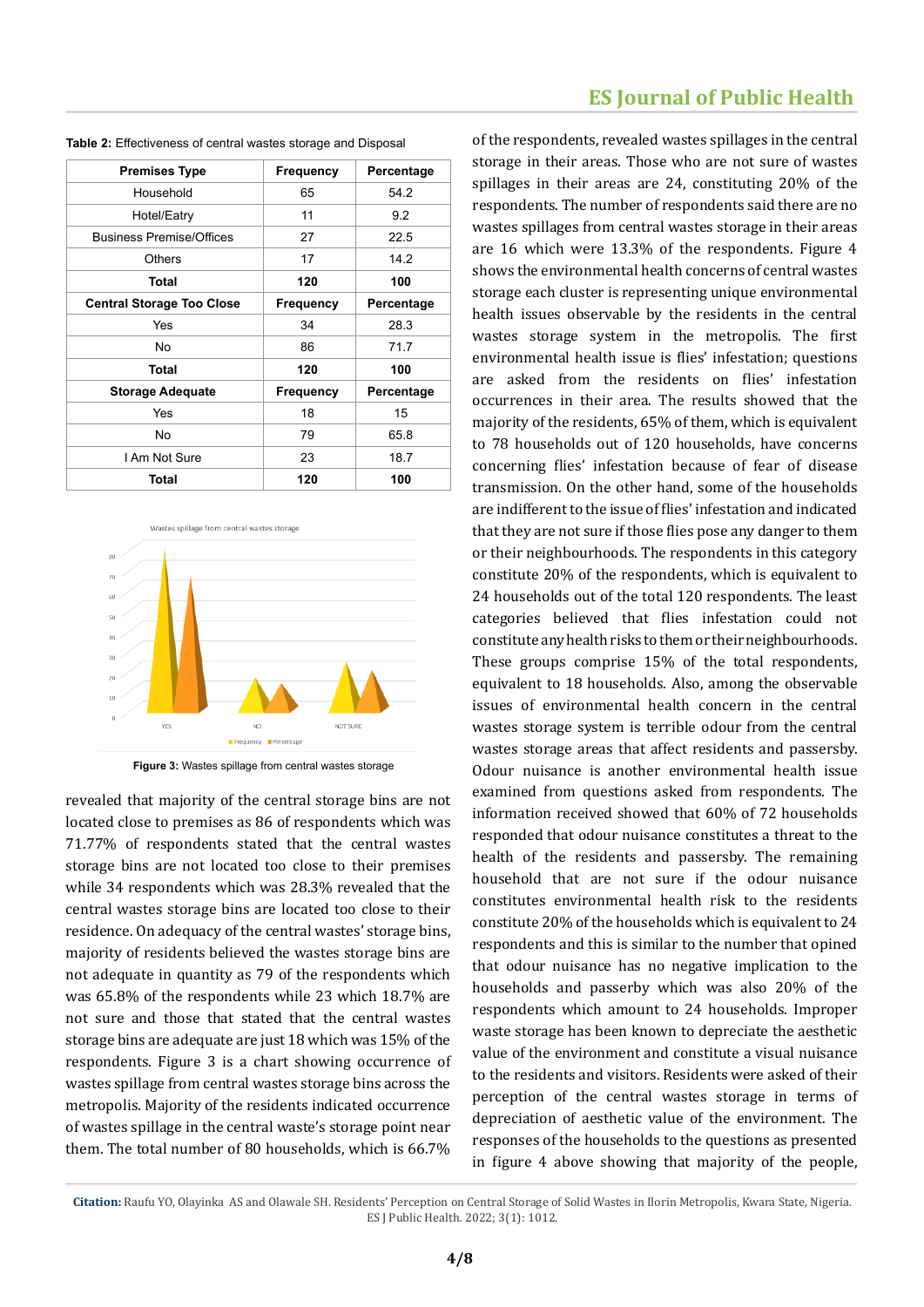

**Figure 4:** Environmental health concerns of central wastes storage



**Figure 5:** Wastes storage on road meridian in Ilorin metropolis



**Figure 6:** Safety concerns of central wastes storage

43.4%, do not feel that central wastes storage constitute a visual nuisance, inform depreciation of the aesthetic values of the environment. On the other hand, those that feel the central waste storage devalue the city's aesthetic appeal are 33.3% of the population, which amount to 40 households out of the total 120 households. The remaining 23.3% are not sure if the central wastes storage depreciates the aesthetic values of the environment or not. Figure 5 above present wastes storage on road meridian in Ilorin metropolis. The occurrence of wastes storage on the road divider or road meridian is becoming a new normal in the metropolis. Therefore, the researcher made enquiries from the residents to have their opinion on the practice. The result from the households is presented in figure 5 above.

## **ES Journal of Public Health**

However, most residents opined that such practice is terrible and that can be seen from their responses because 87 out of 120 households constituting 72.5% of the population thought the practice was terrible. The numbers of residents who see nothing wrong in storing wastes on the road meridian are 19 out of 120 households, constituting 15.8% of the total population. Thus, those who cannot say if the practice is good or bad are classed as am not sure group; they are the minority among the respondents with 14 out of the 120 households, equivalent to 11.7% of the responding households. Figure 6 shows Safety concerns of central wastes storage in the metropolis. Central wastes storages are usually known to constitute some traffic issues, especially by way of wastes overflow that usually obstruct traffic flow; the researcher asked some pertinent safety questions from the respondents. The answers to some safety questions are presented in the chart below. According to the respondents, fire outbreak incidence is a very rare occurrence with 13.3% occurrence. The majority of households stated that they have not experienced fire outbreaks, while 65% of households said they have not seen or heard of any fire outbreak. The third group of respondents is households who are unsure of seeing or hearing of any fire incidents arising from central waste storage. Furthermore, visibility issues arising from central wastes storage across the streets in the metropolis has been of safety concern. Therefore, the residents across the metropolis were asked about visibility problems. On visibility issues, most households close to central wastes storage agreed that there are visibility issues with central wastes storage. The respondents who agreed that there is a problem of poor visibility due to central wastes storage are 51.7% of the total population while those who are not sure if central wastes storage constitutes visibility issue are next with 25.8% of the population. Finally, the last group opined that central wastes storage did not constitute a visibility problem at any point in time. Those that stated that central wastes storage does not constitute a visibility problem are 22.5% of the total household involved in the study. Another safety concern raised in the questionnaire is traffic congestion problems. This is usually experienced due to overflow or spillage of wastes from the central wastes storage and during waste evacuation along the major streets in the metropolis. The residents' perception of traffic congestion was revealed as presented in the chart above on the third stack of bars. Generally, most residents, constituting 69.2%, consider central wastes storage as no major cause of traffic problems in their areas. On the other

**Citation:** Raufu YO, Olayinka AS and Olawale SH. Residents' Perception on Central Storage of Solid Wastes in Ilorin Metropolis, Kwara State, Nigeria. ES J Public Health. 2022; 3(1): 1012.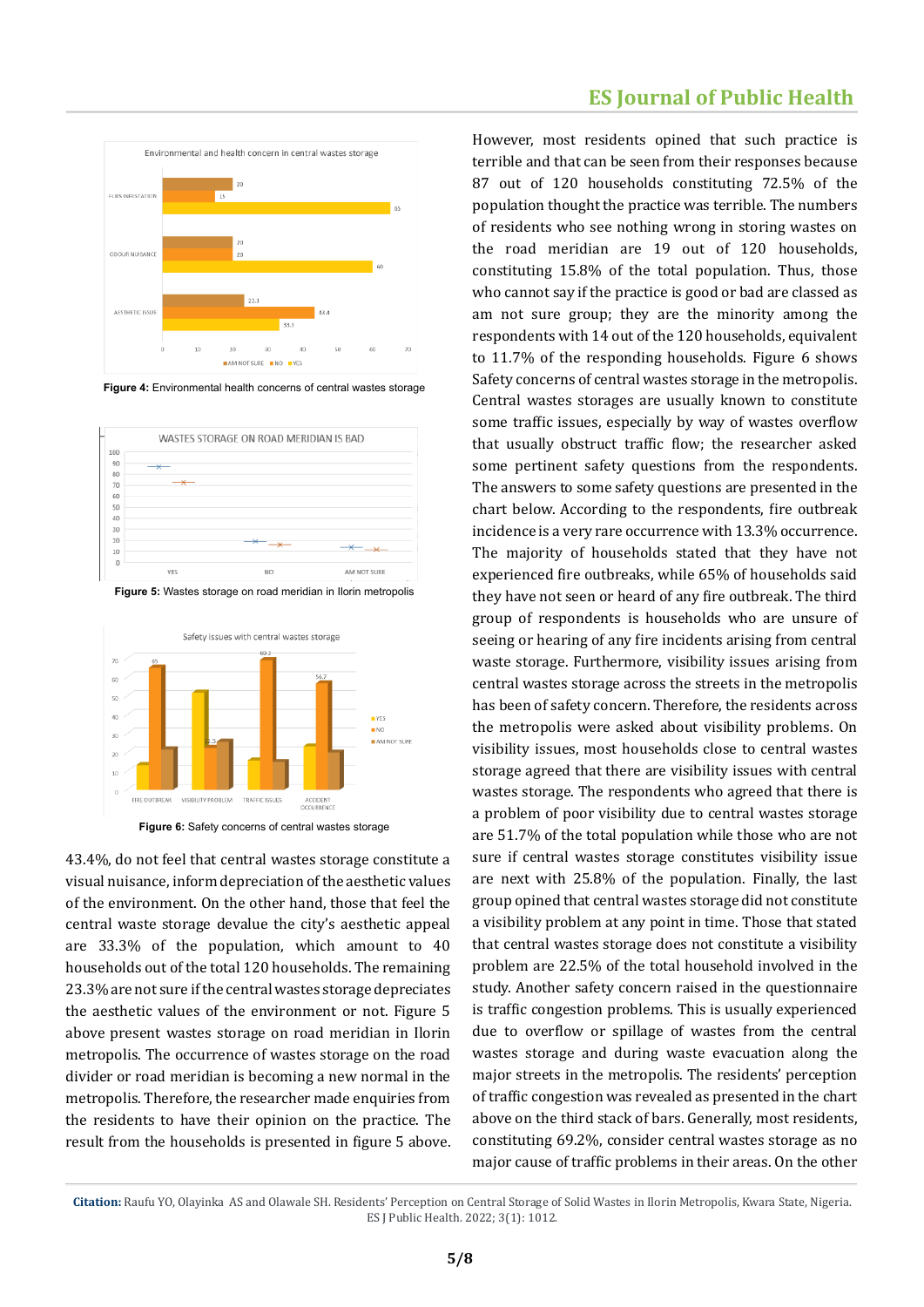hand, those who believe that central wastes storage is a major cause of traffic problems in their areas are just 15.8% and those that are not sure if central wastes storage constitutes traffic nuisance are a little less, which is 15% of the total respondents. The last safety issue examined was the occurrence of accidents due to the position of the central wastes' storage. The respondents, mostly 56.7%, stated they had not seen or heard of any accident resulting from the location of the central wastes storage close to their residence. On the other hand, those that stated that they have experienced or witnessed the occurrence of accidents resulting from the position of the central wastes storage are 23.3% of the households and the remaining 20% of the population are not sure if they have heard or experienced the occurrence of accidents as a result of the position of the central wastes storage in their areas.

Summarily, it was found that central wastes storage distributions were insufficient and majorly found in highbrow areas and the highest number of wastes bins found in a location were 6 and the least being 1 and other places don't have at all. This is in agreement with the findings of Batool [44] and Joseph [45] that stated that unavailability or insufficiency of dumpsters and poor transportation is a main drawback for efficient wastes management. Lack of sufficient waste collecting points was found as barrier by Nachalida *et al*., [46]. Also, wastes spillage from the central storage is one of the draw backs of the system and majority of the residents 66.7% are unhappy with it while only 13.3% of respondents don't see spillage as a problem. This agreed with Kaoje *et al*. [47], on wastes storage situation in Sokoto state, 94.1% of resident are worried how solid waste litters the metropolis. On the storage of wastes on the road meridian and by the road sides, majority of respondents 72.5% opined that it is a bad practice. Fagariba and Song [48], also concluded that inadequate access to these waste bins as one of the main barriers. Issues relating to environmental health and safety concern of residents show majority of residents close to central wastes storage are concerned about flies' infestation with 63% respondents and follow by odour nuisance while aesthetic is the least of their concern. This was also identified by Steven [49], who associated central wastes storage with flies' nuisance and transmission of diseases and odours.

#### **Conclusion**

In recent years, the topic of environmental management and protection has taken on a worldwide scale. It has become more crucial that man's physical actions and activities favourably meet with necessary environmental norms and laws for the general well-being of people and society. To that purpose, different laws have been adopted at various times and are typically aimed at assuring sufficient management and preservation of the physical habitat, provided that good environmental management is legislatively driven. Thus, the public perception of solid waste management methods in Ilorin metropolis was researched in relation to central wastes storage in the metropolis, and it was discovered that citizens felt the existing wastes management practice could not handle the city's wastes problem. Therefore, adequate provision of central wastes storage to prevent traffic obstruction, spillages, accidents and devaluation of aesthetic of the environment is recommended. Also, provision of adequate dumpsites at each local government should be considered and proper management of the dumpsite must be ensured. Establishment of transfer stations to ease the travel time of wastes companies. Material Recovery facility should be established to recover recyclables from the waste and boost the economy through wastes to wealth.

#### **Ethics approval**

Ethical approval was granted from the Kwara State Ministry of Health Ethical Review Committee. Informed consent was obtained from each respondent.

#### **Residents' consent**

Obtained

#### **Data Availability**

Data used to support the findings of this study are included within the article.

#### **Acknowledgements**

Authors are thankful to all participant who participated in this research study and also Sanitarian Raimi Morufu Olalekan for editing the article. This study was a part of a PhD Thesis of Yusuf Olanrewaju Raufu, (Department of Environmental Health Science, Kwara State University, Malete).

#### **References**

- 1. Okebukola PAO. Our Environment, Our Destiny. A paper delivered at the distinguished lecture series of Adeniran Ogunsanya College of Education cited in STAN Environmental Education Series, No. 5. P 1. 2001.
- 2. [Suleiman RM, Raimi MO and Sawyerr HO. A Deep Dive into the Review](https://scirange.com/abstract/irjas.2019.108.125)  [of National Environmental Standards and Regulations Enforcement](https://scirange.com/abstract/irjas.2019.108.125)

**Citation:** Raufu YO, Olayinka AS and Olawale SH. Residents' Perception on Central Storage of Solid Wastes in Ilorin Metropolis, Kwara State, Nigeria. ES J Public Health. 2022; 3(1): 1012.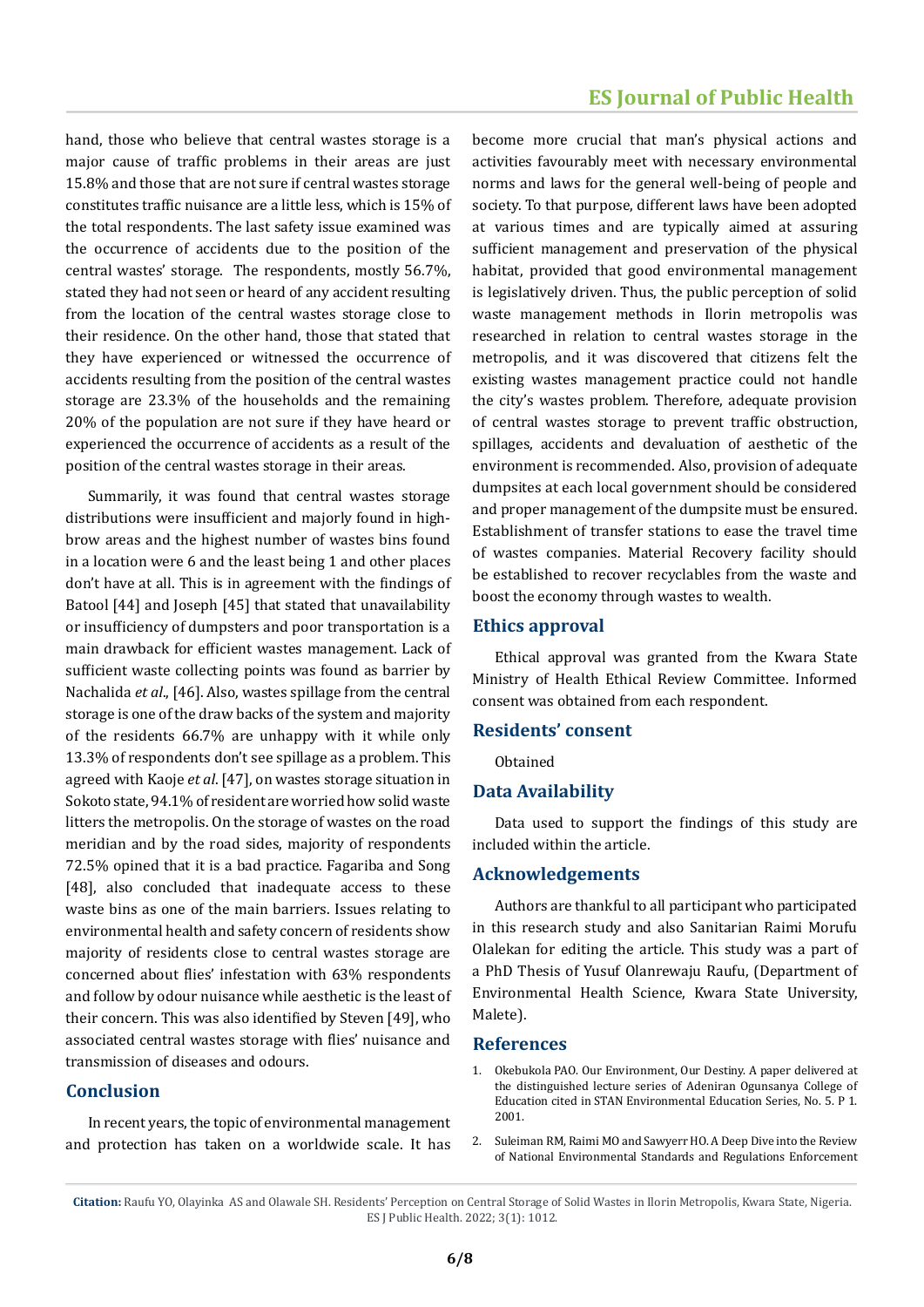[Agency \(NESREA\) Act. 2019. International Research Journal of](https://scirange.com/abstract/irjas.2019.108.125)  [Applied Sciences.](https://scirange.com/abstract/irjas.2019.108.125) 

- 3. [Tchobanoglous G, Theisen H, Vigil SA. Integrated Solid Waste](https://www.cabdirect.org/cabdirect/abstract/19931378795)  [Management: Engineering Principle and Management Issue. McGraw](https://www.cabdirect.org/cabdirect/abstract/19931378795)  [Hill Inc., New York. 1993.](https://www.cabdirect.org/cabdirect/abstract/19931378795)
- 4. [Adegoke, OS. Waste Management within the Context of Sustainable](https://www.sciencedirect.com/science/article/pii/S2212567115008254)  [Development. Department of Geology, Obafemi Awolowo University,](https://www.sciencedirect.com/science/article/pii/S2212567115008254)  [Ile-Ife. 1990.](https://www.sciencedirect.com/science/article/pii/S2212567115008254)
- 5. [Raimi MO, Suleiman RM, Odipe OE, Salami JT, Oshatunberu M. Women](https://juniperpublishers.com/ecoa/pdf/ECOA.MS.ID.555558.pdf)  [Role in Environmental Conservation and Development in Nigeria.](https://juniperpublishers.com/ecoa/pdf/ECOA.MS.ID.555558.pdf)  [Ecology & Conservation Science. 2019; 1.](https://juniperpublishers.com/ecoa/pdf/ECOA.MS.ID.555558.pdf)
- 6. [Ebuete AW, Raimi MO, Ebuete IY, Oshatunberu M. Renewable Energy](http://www.scholink.org/ojs/index.php/ees/article/view/2124)  [Sources for the Present and Future: An Alternative Power Supply for](http://www.scholink.org/ojs/index.php/ees/article/view/2124)  [Nigeria. Energy and Earth Science. 2019; 2.](http://www.scholink.org/ojs/index.php/ees/article/view/2124)
- 7. [Ajayi FA, Raimi MO, Steve-Awogbami OC, Adeniji AO, Adebayo PA.](https://doi.org/10.22158/csm.v3n3p1)  [Policy Responses to Addressing the Issues of Environmental Health](https://doi.org/10.22158/csm.v3n3p1)  [Impacts of Charcoal Factory in Nigeria: Necessity Today; Essentiality](https://doi.org/10.22158/csm.v3n3p1)  [Tomorrow. Communication, Society and Media. 2020; 3.](https://doi.org/10.22158/csm.v3n3p1)
- 8. [Okoyen E, Raimi MO, Omidiji AO, Ebuete AW. Governing the](https://juniperpublishers.com/imst/pdf/IMST.MS.ID.555586.pdf)  [Environmental Impact of Dredging: Consequences for Marine](https://juniperpublishers.com/imst/pdf/IMST.MS.ID.555586.pdf)  [Biodiversity in the Niger Delta Region of Nigeria. Insights Mining](https://juniperpublishers.com/imst/pdf/IMST.MS.ID.555586.pdf)  [Science and technology. 2020; 2.](https://juniperpublishers.com/imst/pdf/IMST.MS.ID.555586.pdf)
- 9. [Olalekan MR, Abiola I, Ogah A, Dodeye EO. Exploring How Human](http://ojs.nassg.org/index.php/rwae)  [Activities Disturb the Balance of Biogeochemical Cycles: Evidence](http://ojs.nassg.org/index.php/rwae)  [from the Carbon, Nitrogen and Hydrologic Cycles. Research on World](http://ojs.nassg.org/index.php/rwae)  [Agricultural Economy. 2021; 2.](http://ojs.nassg.org/index.php/rwae)
- 10. Raimi MO, Abiola [I, OgahA, Dodeye EO and Aziba-anyam GR. Exploring](https://www.intechopen.com/chapters/77696https:/www.intechopen.com/online-first/77696. ISBN 978-1-83969-144-7)  [How Human Activities Disturb the Balance of Biogeochemical](https://www.intechopen.com/chapters/77696https:/www.intechopen.com/online-first/77696. ISBN 978-1-83969-144-7)  [Cycles: Evidence from the Carbon, Nitrogen and Hydrologic Cycles.](https://www.intechopen.com/chapters/77696https:/www.intechopen.com/online-first/77696. ISBN 978-1-83969-144-7)  [IntechOpen. 2021. SBN 978-1-83969-144-147.](https://www.intechopen.com/chapters/77696https:/www.intechopen.com/online-first/77696. ISBN 978-1-83969-144-7)
- 11. [Morufu OR, Aziba-anyam GR and Teddy CA. 'Silent Pandemic':](http://dx.doi.org/10.5772/intechopen.100204)  [Evidence-Based Environmental and Public Health Practices to](http://dx.doi.org/10.5772/intechopen.100204)  [Respond to the Covid-19 Crisis. IntechOpen. 2021. ISBN 978-1-](http://dx.doi.org/10.5772/intechopen.100204) [83969-144-147.](http://dx.doi.org/10.5772/intechopen.100204)
- 12. [Raimi MO, Mcfubara KG, Abisoye OS, Ifeanyichukwu Ezekwe C,](https://www.scipublications.com/journal/index.php/gjeid/article/view/72)  [Henry SO, et al. Responding to the call through Translating Science](https://www.scipublications.com/journal/index.php/gjeid/article/view/72)  [into Impact: Building an Evidence-Based Approaches to Effectively](https://www.scipublications.com/journal/index.php/gjeid/article/view/72)  [Curb Public Health Emergencies \[COVID-19 Crisis\]. Global Journal of](https://www.scipublications.com/journal/index.php/gjeid/article/view/72)  [Epidemiology and Infectious Disease. 2021; 1.](https://www.scipublications.com/journal/index.php/gjeid/article/view/72)
- 13. [Raimi MO and Sabinus CE. An Assessment of Trace Elements in](https://papers.ssrn.com/sol3/papers.cfm?abstract_id=3155472)  [Surface and Ground Water Quality in the Ebocha-Obrikom Oil and](https://papers.ssrn.com/sol3/papers.cfm?abstract_id=3155472)  [Gas Producing Area of Rivers State, Nigeria. International Journal for](https://papers.ssrn.com/sol3/papers.cfm?abstract_id=3155472)  [Scientific and Engineering Research \(Ijser\): 2017; 8.](https://papers.ssrn.com/sol3/papers.cfm?abstract_id=3155472)
- 14. [Olalekan RM, Omidiji AO, Nimisngha D, Odipe OE, Olalekan AS. Health](https://doi.org/10.4236/ojogas.2018.33017)  [Risk Assessment on Heavy Metals Ingestion through Groundwater](https://doi.org/10.4236/ojogas.2018.33017)  [Drinking Pathway for Residents in an Oil and Gas Producing Area of](https://doi.org/10.4236/ojogas.2018.33017)  [Rivers State, Nigeria. Open Journal of Yangtze Gas and Oil. 2018; 3:](https://doi.org/10.4236/ojogas.2018.33017)  [191-206.](https://doi.org/10.4236/ojogas.2018.33017)
- 15. [Henry OS, Morufu OR, Adedotun TA, Oluwaseun EO. Measures of](https://papers.ssrn.com/sol3/papers.cfm?abstract_id=3395232)  [Harm from Heavy Metal Pollution in Battery Technicians' Workshop](https://papers.ssrn.com/sol3/papers.cfm?abstract_id=3395232)  [within Ilorin Metropolis, Kwara State, Nigeria. 2019; 2.](https://papers.ssrn.com/sol3/papers.cfm?abstract_id=3395232)
- 16. [Olalekan RM, Adedoyin OO, Ayibatonbira A. "Digging deeper"](https://medcraveonline.com/IJH/ldquodigging-deeperrdquo-evidence-on-water-crisis-and-its-solution-in-nigeria-for-bayelsa-state-a-study-of-current-scenario.html)  [evidence on water crisis and its solution in Nigeria for Bayelsa state:](https://medcraveonline.com/IJH/ldquodigging-deeperrdquo-evidence-on-water-crisis-and-its-solution-in-nigeria-for-bayelsa-state-a-study-of-current-scenario.html)  [a study of current scenario. International Journal of Hydrology. 2019;](https://medcraveonline.com/IJH/ldquodigging-deeperrdquo-evidence-on-water-crisis-and-its-solution-in-nigeria-for-bayelsa-state-a-study-of-current-scenario.html)  [3: 244‒257.](https://medcraveonline.com/IJH/ldquodigging-deeperrdquo-evidence-on-water-crisis-and-its-solution-in-nigeria-for-bayelsa-state-a-study-of-current-scenario.html)
- 17. [Olalekan RM, Dodeye EO, Efegbere HA, Odipe OE, Deinkuro NS,](https://www.researchgate.net/publication/341070685_Leaving_no_One_Behind_Drinking_Water_Challenge_on_the_Rise_in_Niger_Delta_Region_of_Nigeria_A_Review)  [Babatunde A, et al. Leaving No One Behind? Drinking-Water Challenge](https://www.researchgate.net/publication/341070685_Leaving_no_One_Behind_Drinking_Water_Challenge_on_the_Rise_in_Niger_Delta_Region_of_Nigeria_A_Review)  [on the Rise in Niger Delta Region of Nigeria: A Review. Merit Research](https://www.researchgate.net/publication/341070685_Leaving_no_One_Behind_Drinking_Water_Challenge_on_the_Rise_in_Niger_Delta_Region_of_Nigeria_A_Review)  [Journal of Environmental Science and Toxicology. 2020; 6: 31-49.](https://www.researchgate.net/publication/341070685_Leaving_no_One_Behind_Drinking_Water_Challenge_on_the_Rise_in_Niger_Delta_Region_of_Nigeria_A_Review)
- 18. [Afolabi AS, Raimi MO. When Water Turns Deadly: Investigating Source](1.%09www.scipublications.org/journal/index.php/ojc)  [Identification and Quality of Drinking Water in Piwoyi Community of](1.%09www.scipublications.org/journal/index.php/ojc)  [Federal Capital Territory, Abuja Nigeria. Online Journal of Chemistry,](1.%09www.scipublications.org/journal/index.php/ojc)  [2021; 1: 38-58.](1.%09www.scipublications.org/journal/index.php/ojc)
- 19. [Morufu OR, Olawale HS, Clinton IE. Quality water not everywhere:](https://doi.org/10.21203/rs.3.rs-953146/v1)  [Exploratory Analysis of Water Quality Across Ebocha-Obrikom Oil](https://doi.org/10.21203/rs.3.rs-953146/v1)  [and Gas Flaring Area in the Core Niger Delta Region of Nigeria.](https://doi.org/10.21203/rs.3.rs-953146/v1)  [2021.](https://doi.org/10.21203/rs.3.rs-953146/v1)
- 20. [Raimi MO, Clinton IE, Olawale HS. Problematic Groundwater](https://www.researchgate.net/publication/353954886_PROBLEMATIC_GROUNDWATER_CONTAMINANTS_IMPACT_OF_SURFACE_AND_GROUND_WATER_QUALITY_ON_THE_ENVIRONMENT_IN_EBOCHA-OBRIKOM_OIL_AND_GAS_PRODUCING_AREA_OF_RIVERS_STATE_NIGERIA_at_the_2_nd_International_E-Conf)  [Contaminants: Impact of Surface and Ground Water Quality on the](https://www.researchgate.net/publication/353954886_PROBLEMATIC_GROUNDWATER_CONTAMINANTS_IMPACT_OF_SURFACE_AND_GROUND_WATER_QUALITY_ON_THE_ENVIRONMENT_IN_EBOCHA-OBRIKOM_OIL_AND_GAS_PRODUCING_AREA_OF_RIVERS_STATE_NIGERIA_at_the_2_nd_International_E-Conf)  [Environment in Ebocha-Obrikom Oil and Gas Producing Area of](https://www.researchgate.net/publication/353954886_PROBLEMATIC_GROUNDWATER_CONTAMINANTS_IMPACT_OF_SURFACE_AND_GROUND_WATER_QUALITY_ON_THE_ENVIRONMENT_IN_EBOCHA-OBRIKOM_OIL_AND_GAS_PRODUCING_AREA_OF_RIVERS_STATE_NIGERIA_at_the_2_nd_International_E-Conf)  [Rivers State, Nigeria. Oral Presentation Presented at the United](https://www.researchgate.net/publication/353954886_PROBLEMATIC_GROUNDWATER_CONTAMINANTS_IMPACT_OF_SURFACE_AND_GROUND_WATER_QUALITY_ON_THE_ENVIRONMENT_IN_EBOCHA-OBRIKOM_OIL_AND_GAS_PRODUCING_AREA_OF_RIVERS_STATE_NIGERIA_at_the_2_nd_International_E-Conf)  [Research Forum. 2nd International E-Conference on Geological and](https://www.researchgate.net/publication/353954886_PROBLEMATIC_GROUNDWATER_CONTAMINANTS_IMPACT_OF_SURFACE_AND_GROUND_WATER_QUALITY_ON_THE_ENVIRONMENT_IN_EBOCHA-OBRIKOM_OIL_AND_GAS_PRODUCING_AREA_OF_RIVERS_STATE_NIGERIA_at_the_2_nd_International_E-Conf)  [Environmental Sustainability during July 29-30. 2021.](https://www.researchgate.net/publication/353954886_PROBLEMATIC_GROUNDWATER_CONTAMINANTS_IMPACT_OF_SURFACE_AND_GROUND_WATER_QUALITY_ON_THE_ENVIRONMENT_IN_EBOCHA-OBRIKOM_OIL_AND_GAS_PRODUCING_AREA_OF_RIVERS_STATE_NIGERIA_at_the_2_nd_International_E-Conf)
- 21. Morufu OR, Henry OS, [Clinton IE, Gabriel S. Many Oil Wells, One Evil:](https://www.researchgate.net/publication/356149069_Many_Oil_Wells_One_Evil_Potentially_toxic_metals_concentration_seasonal_variation_and_Human_Health_Risk_Assessment_in_Drinking_Water_Quality_in_Ebocha-Obrikom_Oil_and_Gas_Area_of_Rivers_State_Nigeria)  [Potentially toxic metals concentration, seasonal variation and](https://www.researchgate.net/publication/356149069_Many_Oil_Wells_One_Evil_Potentially_toxic_metals_concentration_seasonal_variation_and_Human_Health_Risk_Assessment_in_Drinking_Water_Quality_in_Ebocha-Obrikom_Oil_and_Gas_Area_of_Rivers_State_Nigeria) Human Health Risk Assessment in [Drinking Water Quality in Ebocha-](https://www.researchgate.net/publication/356149069_Many_Oil_Wells_One_Evil_Potentially_toxic_metals_concentration_seasonal_variation_and_Human_Health_Risk_Assessment_in_Drinking_Water_Quality_in_Ebocha-Obrikom_Oil_and_Gas_Area_of_Rivers_State_Nigeria)[Obrikom Oil and Gas Area of Rivers State, Nigeria. medRxiv.](https://www.researchgate.net/publication/356149069_Many_Oil_Wells_One_Evil_Potentially_toxic_metals_concentration_seasonal_variation_and_Human_Health_Risk_Assessment_in_Drinking_Water_Quality_in_Ebocha-Obrikom_Oil_and_Gas_Area_of_Rivers_State_Nigeria) 2021.
- 22. Morufu OR, Clinton IE, Bowale [A. Statistical and Multivariate Techniques](https://www.researchgate.net/publication/357449934_STATISTICAL_AND_MULTIVARIATE_TECHNIQUES_TO_TRACE_THE_SOURCES_OF_GROUND_WATER_CONTAMINANTS_AND_AFFECTING_FACTORS_OF_GROUNDWATER_POLLUTION_IN_AN_OIL_AND_GAS_PRODUCING_WETLAND_IN_RIVERS_STATE_NIGERIA)  [to Trace the Sources of Ground Water Contaminants and Affecting Factors](https://www.researchgate.net/publication/357449934_STATISTICAL_AND_MULTIVARIATE_TECHNIQUES_TO_TRACE_THE_SOURCES_OF_GROUND_WATER_CONTAMINANTS_AND_AFFECTING_FACTORS_OF_GROUNDWATER_POLLUTION_IN_AN_OIL_AND_GAS_PRODUCING_WETLAND_IN_RIVERS_STATE_NIGERIA)  [of Groundwater Pollution in an Oil and Gas Producing Wetland in Rivers](https://www.researchgate.net/publication/357449934_STATISTICAL_AND_MULTIVARIATE_TECHNIQUES_TO_TRACE_THE_SOURCES_OF_GROUND_WATER_CONTAMINANTS_AND_AFFECTING_FACTORS_OF_GROUNDWATER_POLLUTION_IN_AN_OIL_AND_GAS_PRODUCING_WETLAND_IN_RIVERS_STATE_NIGERIA)  State, Nigeria. [medRxiv. 2021.](https://www.researchgate.net/publication/357449934_STATISTICAL_AND_MULTIVARIATE_TECHNIQUES_TO_TRACE_THE_SOURCES_OF_GROUND_WATER_CONTAMINANTS_AND_AFFECTING_FACTORS_OF_GROUNDWATER_POLLUTION_IN_AN_OIL_AND_GAS_PRODUCING_WETLAND_IN_RIVERS_STATE_NIGERIA)
- 23. Raimi MO. 21<sup>st</sup> Century Emerging Issues in Pollution Control. 6<sup>th</sup> [Global Summit and Expo on Pollution Control May 06-07, 2019](v)  [Amsterdam, Netherlands.](v)
- 24. [Raimi MO, Sawyerr HO and Isah HM. Health risk exposure to](https://www.researchgate.net/publication/344418239_Health_risk_exposure_to_cypermethrin_A_case_study_of_kano_state_Nigeria)  [cypermethrin: A case study of kano state, Nigeria. Journal of](https://www.researchgate.net/publication/344418239_Health_risk_exposure_to_cypermethrin_A_case_study_of_kano_state_Nigeria)  [Agriculture. 7th International Conference on Public Healthcare and](https://www.researchgate.net/publication/344418239_Health_risk_exposure_to_cypermethrin_A_case_study_of_kano_state_Nigeria)  [Epidemiology. September 14-15, 2020 | Tokyo, Japan.](https://www.researchgate.net/publication/344418239_Health_risk_exposure_to_cypermethrin_A_case_study_of_kano_state_Nigeria)
- 25. [Isah HM, Raimi MO, Sawyerr HO, Odipe OE, Bashir BG, Suleiman H.](https://meritresearchjournals.org/mms/content/2020/August/Isah et al.htm)  [Qualitative Adverse Health Experience Associated with Pesticides](https://meritresearchjournals.org/mms/content/2020/August/Isah et al.htm)  [Usage among Farmers from Kura, Kano State, Nigeria. Merit Research](https://meritresearchjournals.org/mms/content/2020/August/Isah et al.htm)  [Journal of Medicine and Medical Sciences. 2020; 8: 432-447.](https://meritresearchjournals.org/mms/content/2020/August/Isah et al.htm)
- 26. [Olalekan RM, Muhammad IH, Okoronkwo UL, Akopjubaro EH.](https://papers.ssrn.com/sol3/papers.cfm?abstract_id=3711473)  [Assessment of safety practices and farmer's behaviors adopted when](https://papers.ssrn.com/sol3/papers.cfm?abstract_id=3711473)  [handling pesticides in rural Kano state, Nigeria. Arts & Humanities](https://papers.ssrn.com/sol3/papers.cfm?abstract_id=3711473)  Open Access Journal. 2020; 4: 191-201.
- 27. [Isah HM, Sawyerr HO, Raimi MO, Bashir, BG, Haladu S, Odipe OE.](https://holyknight.co.uk/journals/jelm-articles/)  [Assessment of Commonly Used Pesticides and Frequency of Self-](https://holyknight.co.uk/journals/jelm-articles/)[Reported Symptoms on Farmers Health in Kura, Kano State, Nigeria.](https://holyknight.co.uk/journals/jelm-articles/)  [Journal of Education and Learning Management \(JELM\), HolyKnight.](https://holyknight.co.uk/journals/jelm-articles/)  [2020; 1: 31-54.](https://holyknight.co.uk/journals/jelm-articles/)
- 28. [Morufu OR. "Self-reported Symptoms on Farmers Health and](http://www.remedypublications.com/open-access/self-reported-symptoms-on-farmers-health-and-commonly-used-pesticides-related-6595.pdf)  [Commonly Used Pesticides Related to Exposure in Kura, Kano State,](http://www.remedypublications.com/open-access/self-reported-symptoms-on-farmers-health-and-commonly-used-pesticides-related-6595.pdf)  [Nigeria". Annals of Community Medicine & Public Health. 2021; 1:](http://www.remedypublications.com/open-access/self-reported-symptoms-on-farmers-health-and-commonly-used-pesticides-related-6595.pdf)  [1002.](http://www.remedypublications.com/open-access/self-reported-symptoms-on-farmers-health-and-commonly-used-pesticides-related-6595.pdf)
- 29. [Morufu OR, Tonye VO, Ogah A, Henry AE, Abinotami WE. Articulating](https://www.researchgate.net/publication/351269517_Articulating_the_Effect_of_Pesticides_Use_and_Sustainable_Development_Goals_SDGs_The_Science_of_Improving_Lives_through_Decision_Impacts)  [the effect of Pesticides Use and Sustainable Development Goals](https://www.researchgate.net/publication/351269517_Articulating_the_Effect_of_Pesticides_Use_and_Sustainable_Development_Goals_SDGs_The_Science_of_Improving_Lives_through_Decision_Impacts)  [\(SDGs\): The Science of Improving Lives through Decision Impacts.](https://www.researchgate.net/publication/351269517_Articulating_the_Effect_of_Pesticides_Use_and_Sustainable_Development_Goals_SDGs_The_Science_of_Improving_Lives_through_Decision_Impacts)  [Research on World Agricultural Economy. 2021; 2.](https://www.researchgate.net/publication/351269517_Articulating_the_Effect_of_Pesticides_Use_and_Sustainable_Development_Goals_SDGs_The_Science_of_Improving_Lives_through_Decision_Impacts)
- 30. [Hussain MI, Morufu OR, Henry OS. Patterns of Chemical Pesticide Use](http://ojs.nassg.org/index.php/rwae/issue/view/31)  [and Determinants of Self-Reported Symptoms on Farmers Health: A](http://ojs.nassg.org/index.php/rwae/issue/view/31)  [Case Study in Kano State for Kura Local Government Area of Nigeria.](http://ojs.nassg.org/index.php/rwae/issue/view/31)  [Research on World Agricultural Economy. 2021; 2.](http://ojs.nassg.org/index.php/rwae/issue/view/31)
- 31. [Hussain MI, Morufu OR, Henry OS. Probabilistic Assessment of Self-](http://ojs.nassg.org/index.php/rwae-cn/article/view/336/pdf)[Reported Symptoms on Farmers Health: A Case Study in Kano State](http://ojs.nassg.org/index.php/rwae-cn/article/view/336/pdf)  for Kura Local Government Area of Nigeria. Research on World [Agricultural Economy. 2021; 2.](http://ojs.nassg.org/index.php/rwae-cn/article/view/336/pdf)

**Citation:** Raufu YO, Olayinka AS and Olawale SH. Residents' Perception on Central Storage of Solid Wastes in Ilorin Metropolis, Kwara State, Nigeria. ES J Public Health. 2022; 3(1): 1012.